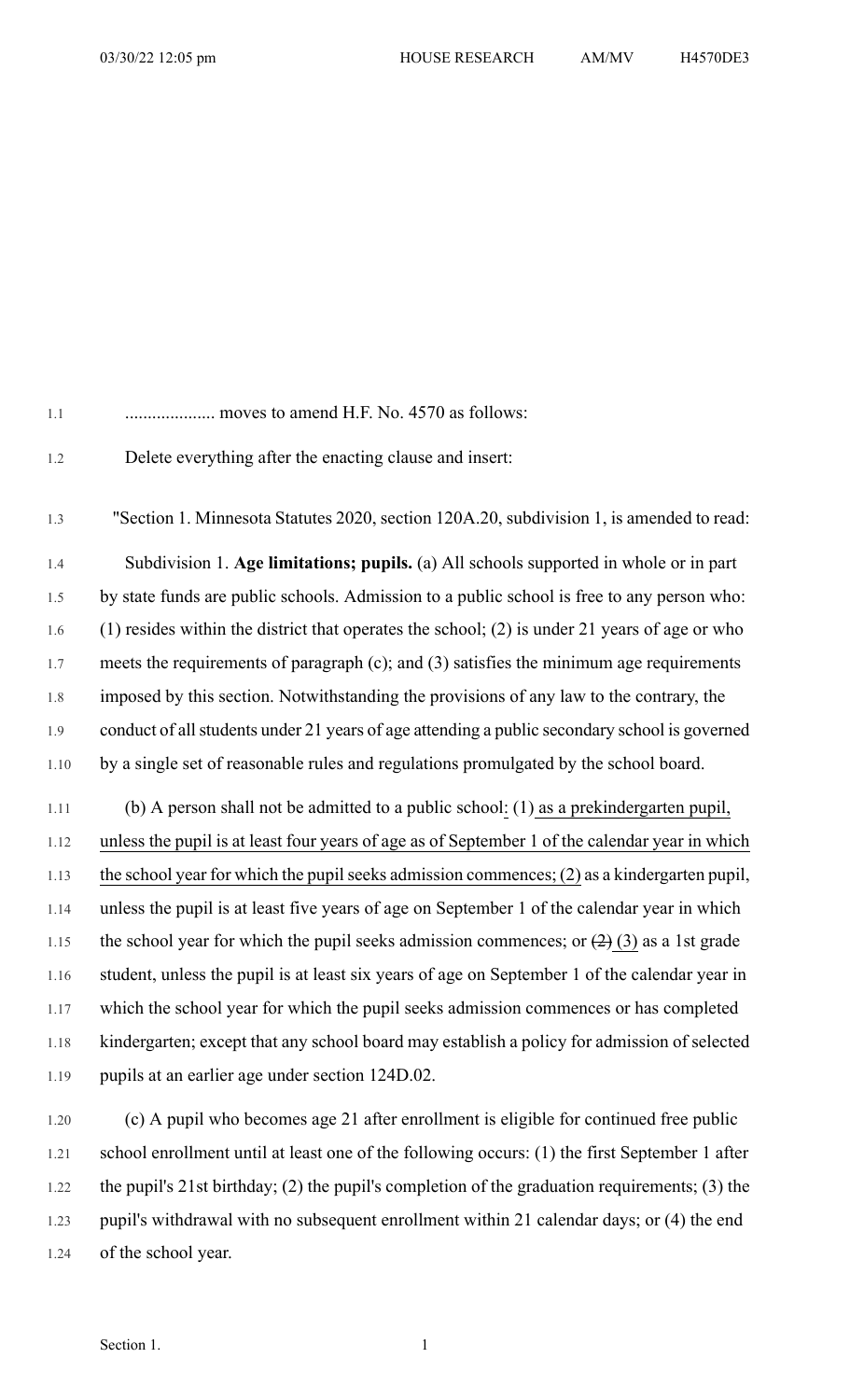#### 2.1 Sec. 2. Minnesota Statutes 2020, section 120A.41, is amended to read:

#### 2.2 **120A.41 LENGTH OF SCHOOL YEAR; HOURS OF INSTRUCTION.**

2.3 (a) A school board's annual school calendar must include at least 425 hours of instruction 2.4 for a kindergarten student without a disability, 935 hours of instruction for a student in 2.5 grades 1 through 6, and 1,020 hours of instruction for a student in grades 7 through 12, not 2.6 including summer school. The school calendar for a prekindergarten student without a 2.7 disability and a student in an all-day kindergarten must include at least 850 hours of 2.8 instruction for the school year. The school calendar for a prekindergarten student under 2.9 section 124D.151, if offered by the district, must include at least 350 hours of instruction 2.10 for the school year. A school board's annual calendar must include at least 165 days of 2.11 instruction for a student in grades 1 through 11 unless a four-day week schedule has been 2.12 approved by the commissioner under section 124D.126. 2.13 (b) A school board's annual school calendar may include plans for up to five days of 2.14 instruction provided through online instruction due to inclement weather. The inclement

2.15 weather plans must be developed according to section 120A.414.

2.16 Sec. 3. Minnesota Statutes 2020, section 124D.151, as amended by Laws 2021, First 2.17 Special Session chapter 13, article 9, section 1, is amended to read:

## 2.18 **124D.151 VOLUNTARY PREKINDERGARTEN PROGRAM FOR ELIGIBLE** 2.19 **FOUR-YEAR-OLD CHILDREN.**

2.20 Subdivision 1. **Establishment; purpose.** A <del>district, a charter school, a group of districts,</del> 2.21 a group of charter schools, or a group of districts and charter schools school district or 2.22 charter school, child care center or family child care provider licensed under section 245A.03, 2.23 or a Head Start agency licensed under section 245A.03 that meets program requirements 2.24 under subdivision 2, may establish a voluntary prekindergarten program for eligible 2.25 four-year-old children. The purpose of a voluntary prekindergarten program is to prepare 2.26 children for success as they enter kindergarten in the following year.

# 2.27 Subd. 2. **Program requirements.** (a) A voluntary prekindergarten program provider 2.28 must:

2.29 (1) provide instruction through play-based learning to foster children's social and 2.30 emotional development, cognitive development, physical and motor development, and 2.31 language and literacy skills, including the native language and literacy skills of English 2.32 learners, to the extent practicable;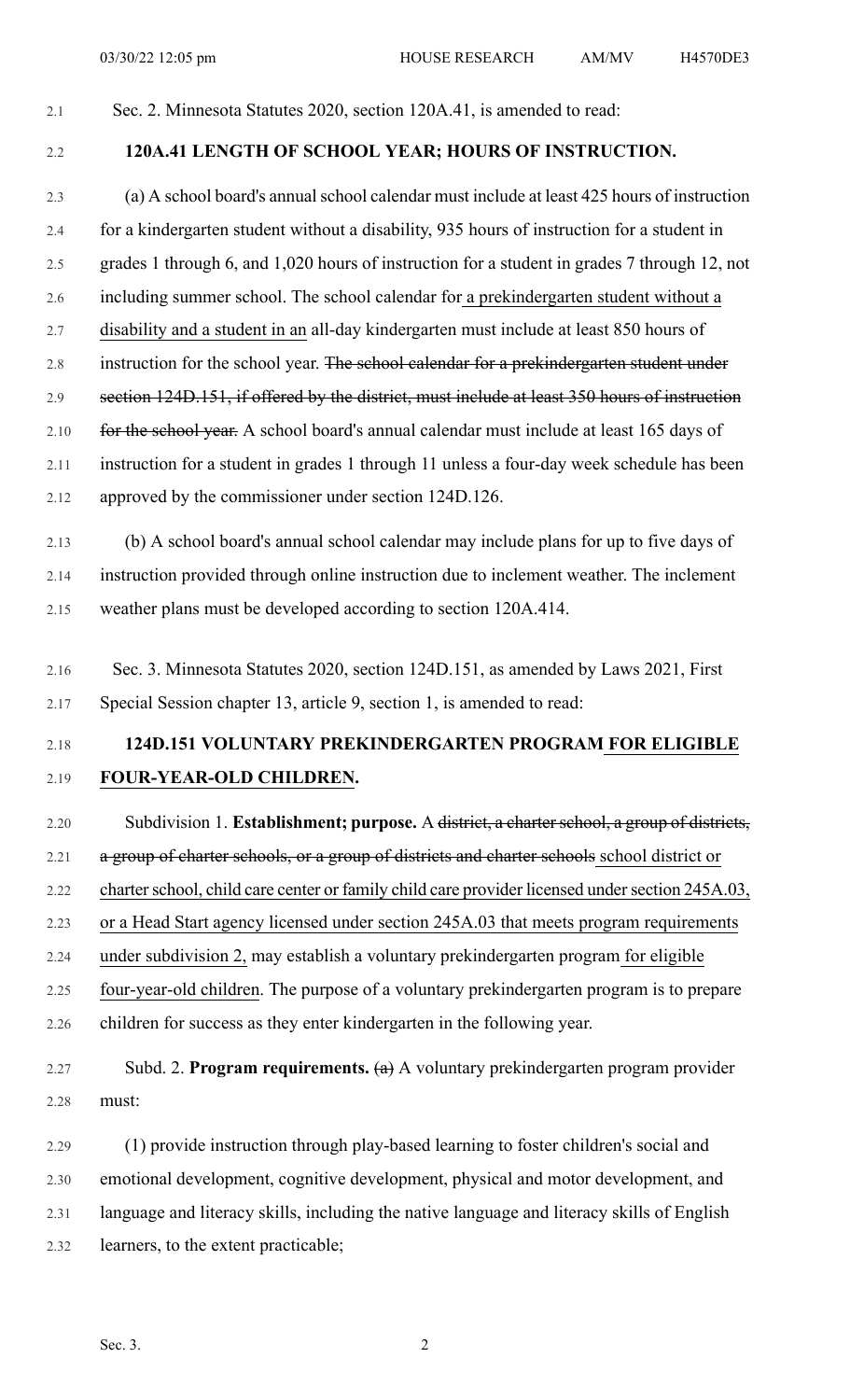- 3.1 (2) measure each child's cognitive and social skills assess each child's progress toward 3.2 the state's early learning standards at program entrance and exit using a 3.3 commissioner-approved, formative, measure aligned to the state's early learning standards 3.4 when the child enters and again before the child leaves the program, screening and progress 3.5 monitoring measures, and other age-appropriate versions from the state-approved menu of 3.6 kindergarten entry profile measures; age-appropriate assessment that must be submitted to 3.7 the department in the form and manner prescribed by the commissioner; 3.8 (3) provide comprehensive program content aligned with the state early learning 3.9 standards, including the implementation of curriculum, assessment, and intentional 3.10 instructional strategies aligned with the state early learning standards, and kindergarten 3.11 through grade 3 academic standards; 3.12 (4) provide instructional content and activities that are of sufficient length and intensity 3.13 to address learning needs including offering a program with at least 350 850 hours of 3.14 instruction per school year for a prekindergarten student; 3.15 (5) provide voluntary prekindergarten instructional staff salaries comparable and set 3.16 salary schedules equivalent to the salaries of local kindergarten through grade 12 instructional 3.17 staff; public school district elementary school staff with similar credentials and experience 3.18 for school district and charter prekindergarten program sites and, to the extent practicable, 3.19 for Head Start, child care center, and family child care sites; 3.20 (6) employ a lead teacher for each voluntary prekindergarten classroom who has at least 3.21 a bachelor's degree in early education or a related field no later than July 1, 2028. Teachers 3.22 employed by an eligible provider for at least three of the last five yearsimmediately preceding 3.23 July 1, 2022, who meet the necessary content knowledge and teaching skills for early 3.24 childhood educators, as demonstrated through measures determined by the state, may be 3.25 employed as a lead teacher. "Lead teacher" means an individual with primary responsibility 3.26 for the instruction and care of eligible children in a classroom;  $3.27$  (6) (7) coordinate appropriate kindergarten transition with families, community-based 3.28 prekindergarten programs, and school district kindergarten programs; and all mixed-delivery 3.29 partners within the school district; 3.30  $(7)(8)$  involve parents in program planning decision-making and transition planning by 3.31 implementing parent engagement strategies that include culturally and linguistically 3.32 responsive activities in prekindergarten through third grade that are aligned with early
- 3.33 childhood family education under section 124D.13;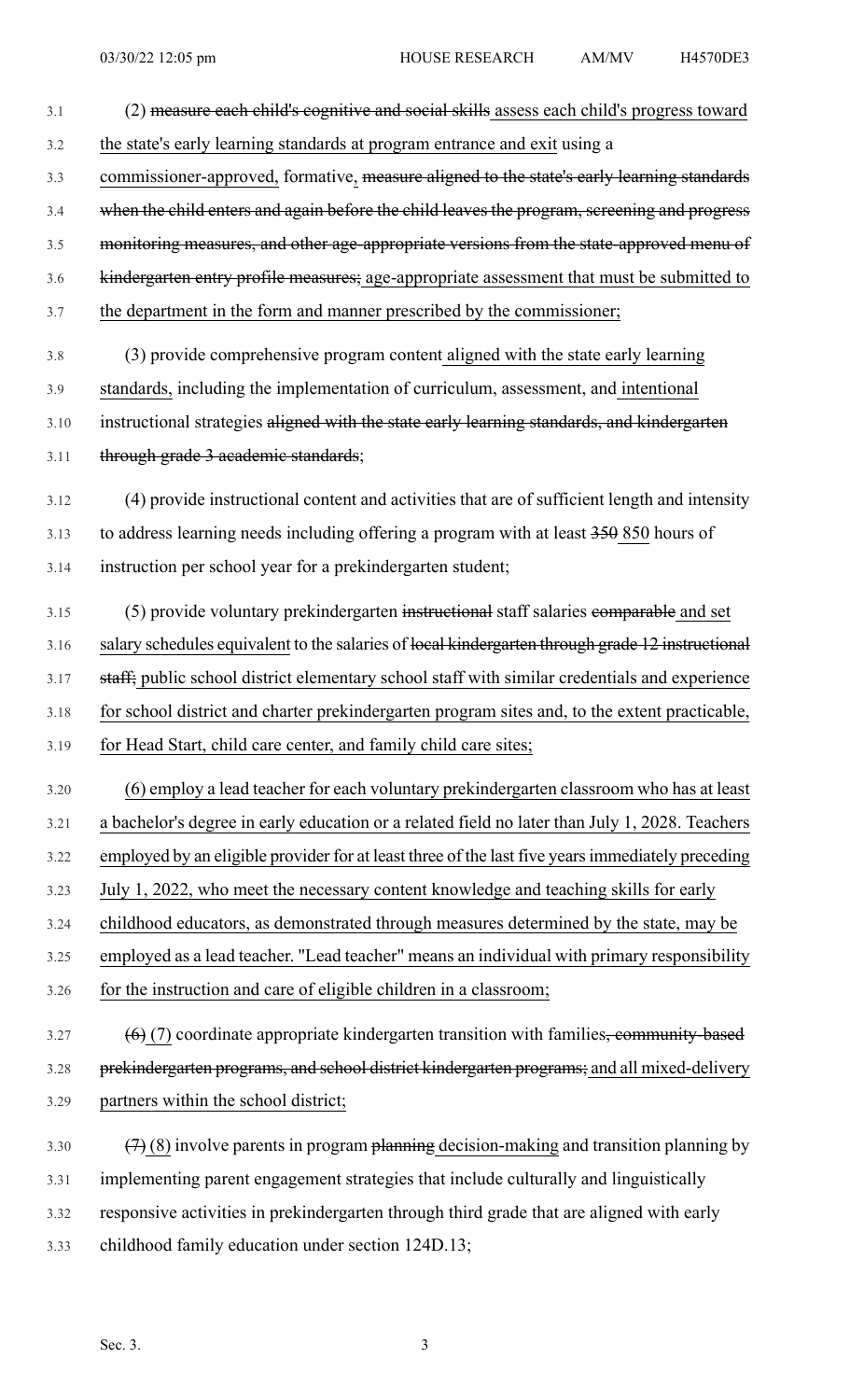4.1  $(8)(9)$  coordinate with relevant community-based services, including health and social 4.2 service agencies, to ensure children have access to comprehensive services; 4.3  $(9)(10)$  coordinate with all relevant school district programs and services including 4.4 early childhood special education, homeless students, and English learners; 4.5  $(10)(11)$  ensure staff-to-child ratios of one-to-ten and a maximum group size of 20 4.6 children; in school-based programs, staff-to-child ratios and group size as required for child 4.7 care center and family child care licensing in programs offered in child care centers and by 4.8 family child care providers, and staff-to-child ratios and group size as determined by Head 4.9 Start standards in programs offered by Head Start agencies; and 4.10 (11) (12) provide high-quality coordinated professional development, training, and 4.11 coaching for both school district, Head Start, and community-based early learning child 4.12 care center, and family child care providers that is informed by a measure of adult-child 4.13 interactions and enables teachers to be highly knowledgeable in early childhood curriculum 4.14 content, assessment, native and English language development programs, and instruction; 4.15 and. 4.16 (12) implement strategies that support the alignment of professional development, 4.17 instruction, assessments, and prekindergarten through grade 3 curricula. 4.18 (b) A voluntary prekindergarten program must have teachers knowledgeable in early 4.19 childhood curriculum content, assessment, native and English language programs, and 4.20 instruction. 4.21 (e) Districts and charter schools must include their strategy for implementing and 4.22 measuring the impact of their voluntary prekindergarten program under section 120B.11 4.23 and provide results in their world's best workforce annual summary to the commissioner of 4.24 education. 4.25 Subd. 3. **Mixed delivery of services program plan.** A district or charter school may 4.26 contract with a charter school, Head Start or child care centers, family child care programs 4.27 licensed under section 245A.03, or a community-based organization to provide eligible 4.28 children with developmentally appropriate services that meet the program requirements in 4.29 subdivision 2. Components of a mixed-delivery plan include strategies for recruitment, 4.30 contracting, and monitoring of fiscal compliance and program quality. School districts and 4.31 charter schools that receive funding for voluntary prekindergarten programs must develop 4.32 and submit a mixed-delivery program plan to the Department of Education annually by July 4.33 1, 2023, and every year thereafter, in a manner and format prescribed by the commissioner. 4.34 The plan must ensure alignment of all voluntary prekindergarten program providers within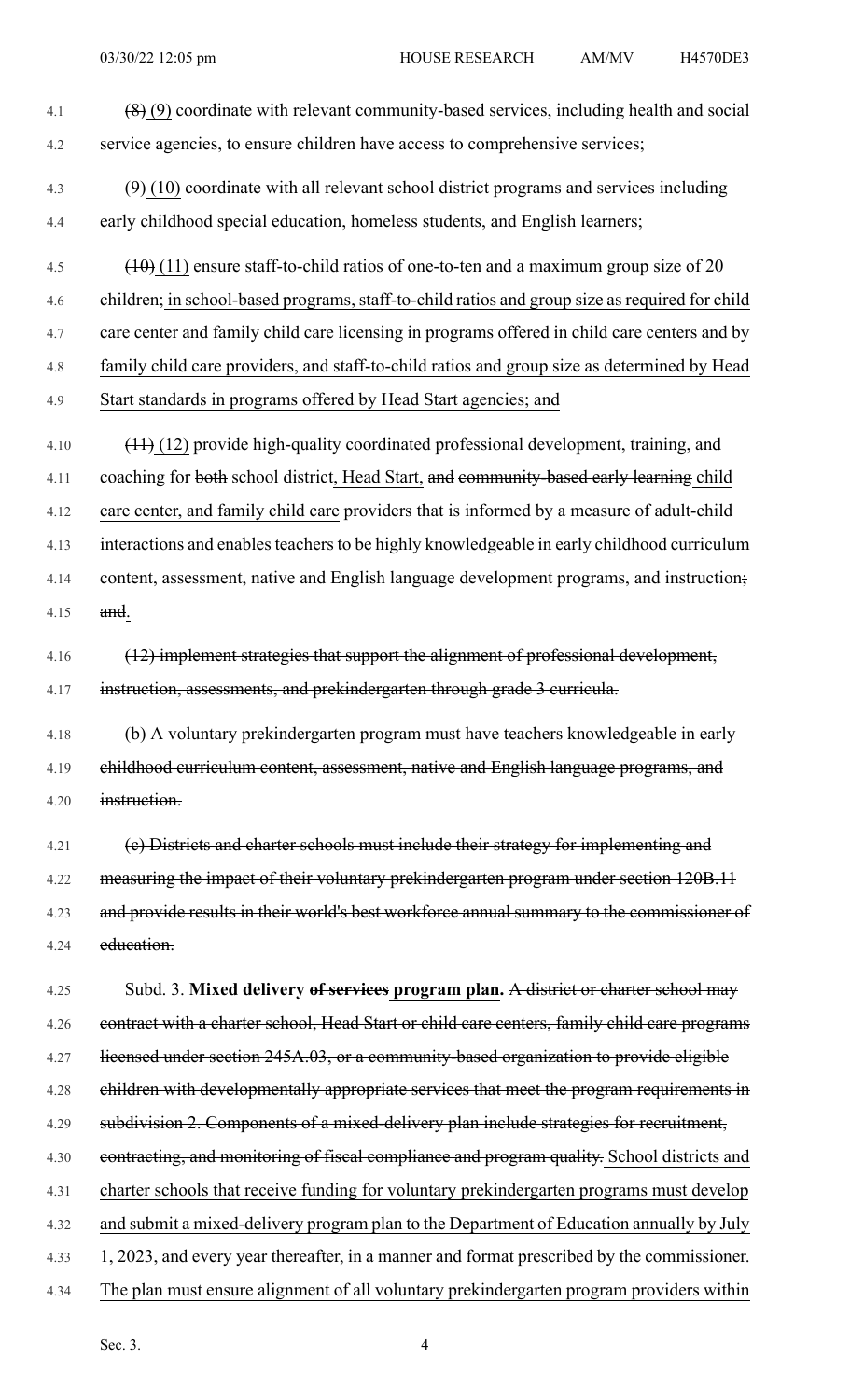| 5.1  | the school district boundaries in meeting the program requirements in subdivision 2 and        |
|------|------------------------------------------------------------------------------------------------|
| 5.2  | must include:                                                                                  |
| 5.3  | (1) a description of the process used to convene and obtain group agreement among all          |
| 5.4  | voluntary prekindergarten program providers within the district boundaries in order to         |
| 5.5  | coordinate efforts regarding the requirements in subdivision 2;                                |
| 5.6  | (2) a description of the voluntary prekindergarten program providers within the school         |
| 5.7  | district boundaries, including but not limited to the name and location of partners and the    |
| 5.8  | number of hours and days per week the program will be offered at each program site;            |
| 5.9  | (3) an estimate of the number of eligible children to be served in the program at each         |
| 5.10 | school site or mixed-delivery location;                                                        |
| 5.11 | (4) a plan for recruitment, outreach, and communication regarding the availability of          |
| 5.12 | public prekindergarten programming within the community;                                       |
| 5.13 | (5) a plan for coordinating and offering professional development opportunities, as            |
| 5.14 | needed;                                                                                        |
| 5.15 | (6) a plan for coordinating the required child assessments, as needed, and continuous          |
| 5.16 | quality improvement efforts to ensure quality instruction;                                     |
| 5.17 | (7) a plan for meeting the needs for any child with an individualized education plan;          |
| 5.18 | (8) a plan to ensure salaries equivalent to school staff with comparable credentials and       |
| 5.19 | experience;                                                                                    |
| 5.20 | (9) a detailed plan for transitioning children and families to kindergarten; and               |
| 5.21 | (10) a statement of assurances signed by the superintendent, charter school director,          |
| 5.22 | Head Start director, child care center director, and the family child care license holder that |
| 5.23 | the proposed program meets the requirements of subdivision 2. A statement of assurances        |
| 5.24 | must be submitted in the mixed-delivery program plan and must be signed by an individual       |
| 5.25 | from each voluntary prekindergarten program provider with authority to enter into the          |
| 5.26 | agreement.                                                                                     |
| 5.27 | Subd. 3a. Funding. (a) School district and charter school voluntary prekindergarten            |
| 5.28 | providers are funded based on the number of eligible pupils enrolled as authorized under       |
| 5.29 | chapters 124D, 124E, and 126C.                                                                 |
| 5.30 | (b) Head Start voluntary prekindergarten providers that are licensed under section             |
| 5.31 | 245A.03 and meet the requirements of subdivisions 2 and 3 must receive \$11,000 per child      |
| 5.32 | served per year.                                                                               |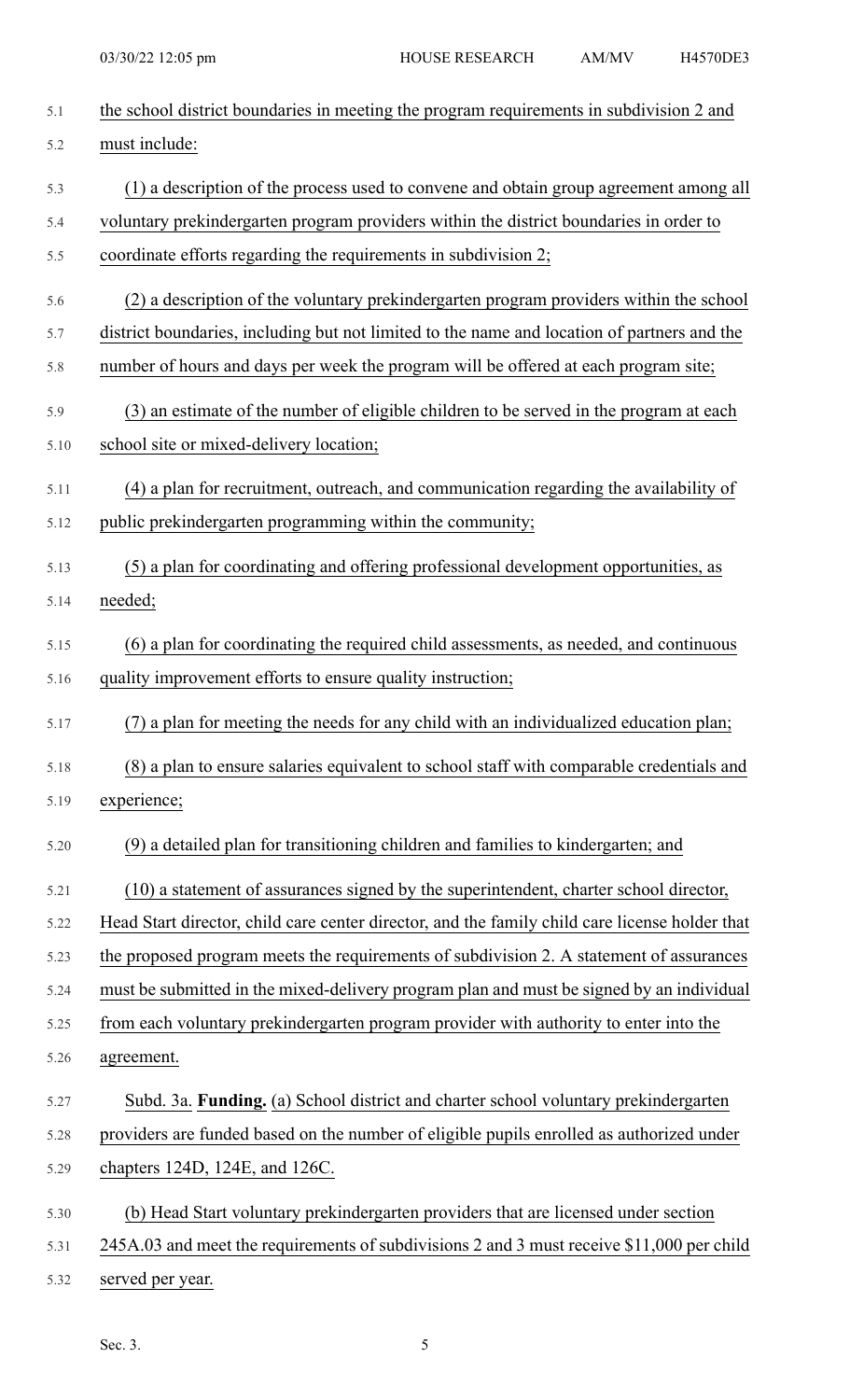| 6.1  | (c) Licensed child care center and family child care voluntary prekindergarten providers         |
|------|--------------------------------------------------------------------------------------------------|
| 6.2  | that are licensed under section 245A.03 and meet the requirements of subdivisions 2 and 3        |
| 6.3  | must receive \$11,000 per child served per year.                                                 |
| 6.4  | (d) The commissioner must establish a process for allocating the seats under paragraphs          |
| 6.5  | (b) and (c) that match community strengths, capacity, and needs. The number of seats per         |
| 6.6  | year is subject to the availability of appropriations.                                           |
| 6.7  | (e) Up to 2.5 percent of amounts appropriated for paragraphs (b) and (c) may be used             |
| 6.8  | for distribution of funds.                                                                       |
| 6.9  | Subd. 4. Eligibility. $A(a)$ An eligible child means a child who:                                |
| 6.10 | (1) is four years of age as of September 1 in the calendar year in which the school year         |
| 6.11 | commences is; and                                                                                |
| 6.12 | (2) meets at least one of the following criteria:                                                |
| 6.13 | (i) qualifies for free or reduced-price meals;                                                   |
| 6.14 | (ii) is an English learner as defined by section 124D.59, subdivision 2;                         |
| 6.15 | (iii) is American Indian;                                                                        |
| 6.16 | (iv) is experiencing homelessness;                                                               |
| 6.17 | (v) has an individualized education plan under section 125A.08;                                  |
| 6.18 | (vi) was identified as having a potential risk factor that may influence learning through        |
| 6.19 | health and developmental screening under sections 121A.16 to 121.19;                             |
| 6.20 | (vii) is in foster care, in need of child protection services, or in kinship care, including     |
| 6.21 | children receiving Northstar kinship assistance under chapter 256N;                              |
| 6.22 | (viii) has a parent who is a migrant or seasonal agriculture laborer under section 181.85;       |
| 6.23 | $\overline{or}$                                                                                  |
| 6.24 | (ix) has a parent who is incarcerated.                                                           |
| 6.25 | (b) An eligible to child is eligible to participate in a voluntary prekindergarten program       |
| 6.26 | free of charge. An eligible four-year-old child served in a mixed-delivery system by a child     |
| 6.27 | eare center, family child care program licensed under section 245A.03, or community-based        |
| 6.28 | organization Programs may charge a sliding fee for the instructional hours that exceed 850       |
| 6.29 | hours during the school year, any hours that provide before- or after-school child care during   |
| 6.30 | the school year, or any hours that provide child care during the summer. A child that does       |
| 6.31 | not meet the eligibility requirements in paragraph $(a)$ , clause $(2)$ , may participate in the |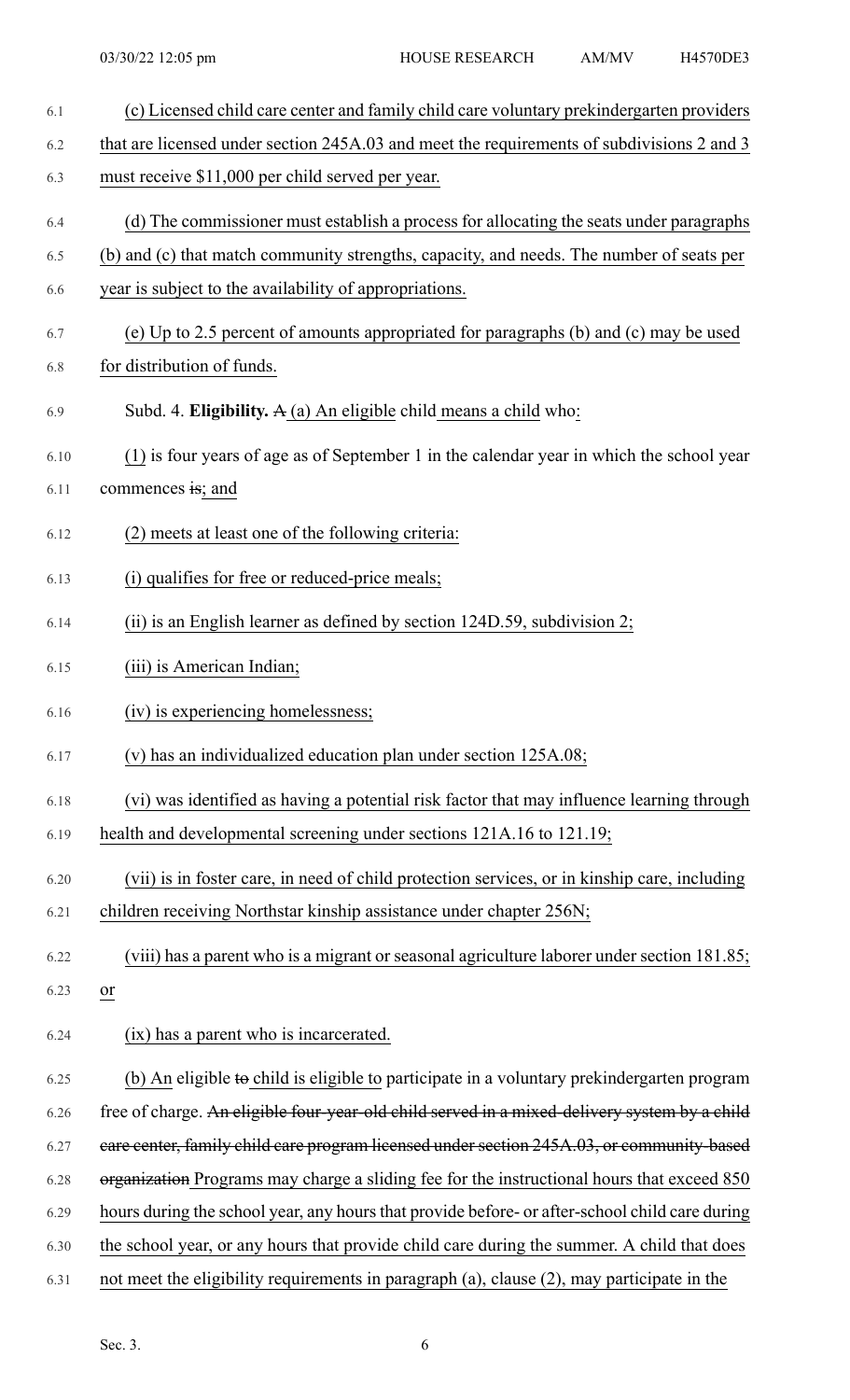- 7.1 same classroom as eligible children and may be charged a sliding fee as long as the 7.2 mixed-delivery partner state funding was not awarded a seat for that child.
- 7.3 (c) Each eligible child must complete a health and developmental screening within 90 7.4 days of program enrollment under sections 121A.16 to 121A.19, and provide documentation 7.5 of required immunizations under section 121A.15.
- 7.6 Subd. 5. **Application process; priority for high poverty schools.** (a) To qualify for 7.7 program approval for fiscal year 2017, a district or charter school must submit an application 7.8 to the commissioner by July 1, 2016. To qualify for program approval for fiscal year 2018 7.9 and later, a district or charter school must submit an application to the commissioner by 7.10 January 30 of the fiscal year prior to the fiscal year in which the program will be 7.11 implemented. The application must include:
- 7.12 (1) a description of the proposed program, including the number of hours per week the 7.13 program will be offered at each school site or mixed-delivery location;
- 7.14 (2) an estimate of the number of eligible children to be served in the program at each 7.15 school site or mixed-delivery location; and
- 7.16 (3) a statement of assurances signed by the superintendent or charter school director that 7.17 the proposed program meets the requirements of subdivision 2.
- 7.18 (b) The commissioner must review all applications submitted for fiscal year 2017 by 7.19 August 1, 2016, and must review all applications submitted for fiscal year 2018 and later 7.20 by March 1 of the fiscal year in which the applications are received and determine whether 7.21 each application meets the requirements of paragraph (a).
- 7.22 (c) The commissioner must divide all applications for new or expanded voluntary 7.23 prekindergarten programs under this section meeting the requirements of paragraph (a) and 7.24 school readiness plus programs into four groups as follows: the Minneapolis and St. Paul 7.25 school districts; other school districts located in the metropolitan equity region as defined 7.26 in section 126C.10, subdivision 28; school districts located in the rural equity region as 7.27 defined in section 126C.10, subdivision 28; and charter schools. Within each group, the 7.28 applications must be ordered by rank using a sliding scale based on the following criteria:
- 7.29 (1) concentration of kindergarten students eligible for free or reduced-price lunches by 7.30 school site on October 1 of the previous school year. A school site may contract to partner 7.31 with a community-based provider or Head Start under subdivision 3 or establish an early 7.32 childhood center and use the concentration of kindergarten students eligible for free or 7.33 reduced-price meals from a specific school site as long as those eligible children are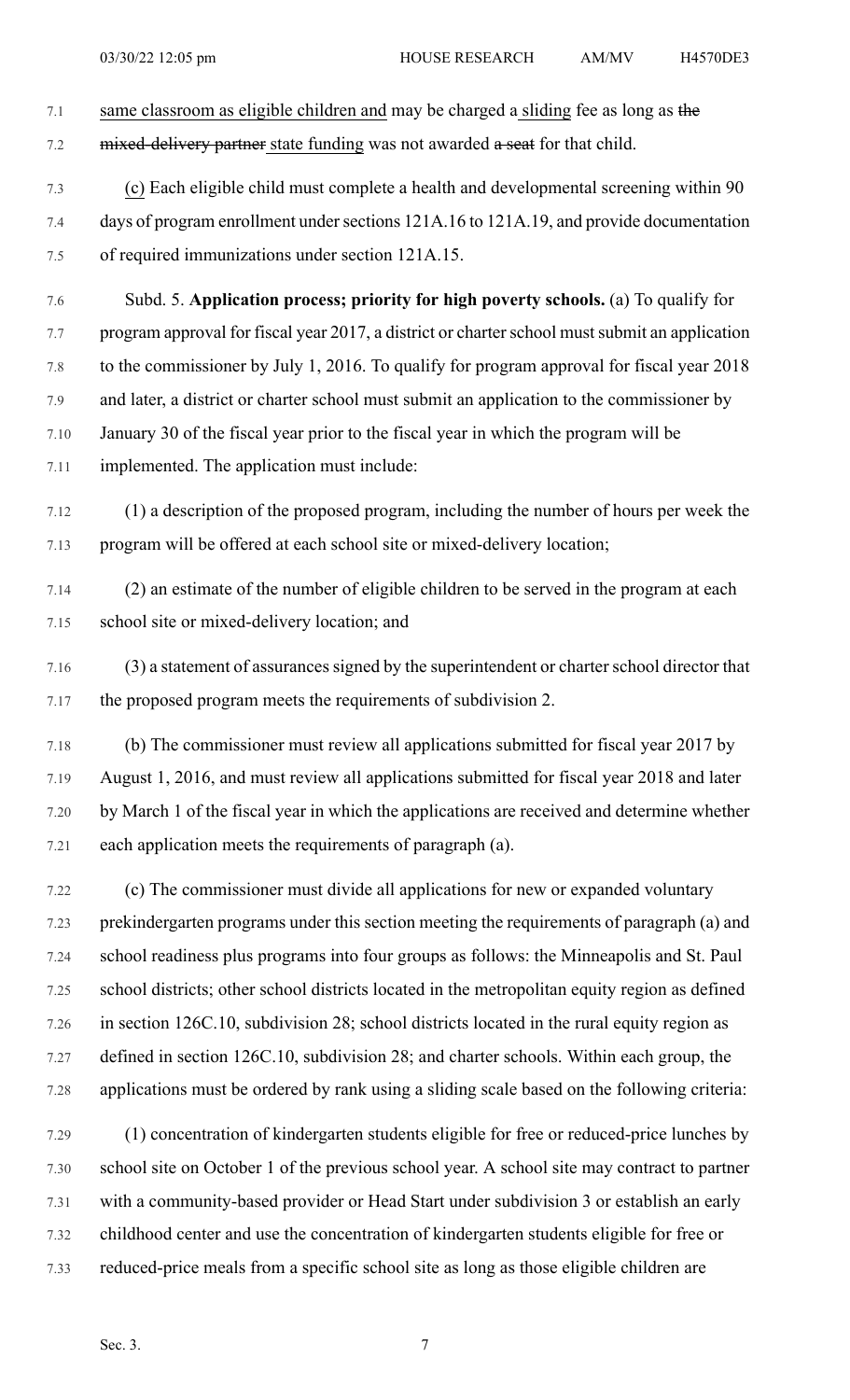8.1 prioritized and guaranteed services at the mixed-delivery site or early education center. For 8.2 school district programs to be operated at locations that do not have free and reduced-price 8.3 lunch concentration data for kindergarten programs for October 1 of the previous school 8.4 year, including mixed-delivery programs, the school district average concentration of 8.5 kindergarten students eligible for free or reduced-price lunches must be used for the rank 8.6 ordering;

8.7 (2) presence or absence of a three- or four-star Parent Aware rated program within the 8.8 school district or close proximity of the district. School sites with the highest concentration 8.9 of kindergarten students eligible for free or reduced-price lunches that do not have a three- 8.10 or four-star Parent Aware program within the district or close proximity of the district shall 8.11 receive the highest priority, and school sites with the lowest concentration of kindergarten 8.12 students eligible for free or reduced-price lunches that have a three- or four-star Parent 8.13 Aware rated program within the district or close proximity of the district shall receive the 8.14 lowest priority; and

8.15 (3) whether the district has implemented a mixed delivery system.

8.16 (d) The limit on participation for the programs as specified in subdivision 6 must initially 8.17 be allocated among the four groups based on each group's percentage share of the statewide 8.18 kindergarten enrollment on October 1 of the previous school year. Within each group, the 8.19 participation limit for fiscal years 2018 and 2019 must first be allocated to school sites 8.20 approved for aid in the previous year to ensure that those sites are funded for the same 8.21 number of participants as approved for the previous year. The remainder of the participation 8.22 limit for each group must be allocated among school sites in priority order until that region's 8.23 share of the participation limit is reached. If the participation limit is not reached for all 8.24 groups, the remaining amount must be allocated to the highest priority school sites, as 8.25 designated under this section, not funded in the initial allocation on a statewide basis. For 8.26 fiscal year 2020 and later, the participation limit must first be allocated to school sites 8.27 approved for aid in fiscal year 2017, and then to school sites approved for aid in fiscal year 8.28 2018 based on the statewide rankings under paragraph (c).

8.29 (e) Once a school site or a mixed delivery site under subdivision 3 is approved for aid 8.30 under this subdivision, it shall remain eligible for aid if it continues to meet program 8.31 requirements, regardless of changes in the concentration of students eligible for free or 8.32 reduced-price lunches.

8.33 (f) If the total number of participants approved based on applications submitted under 8.34 paragraph (a) is less than the participation limit under subdivision 6, the commissioner must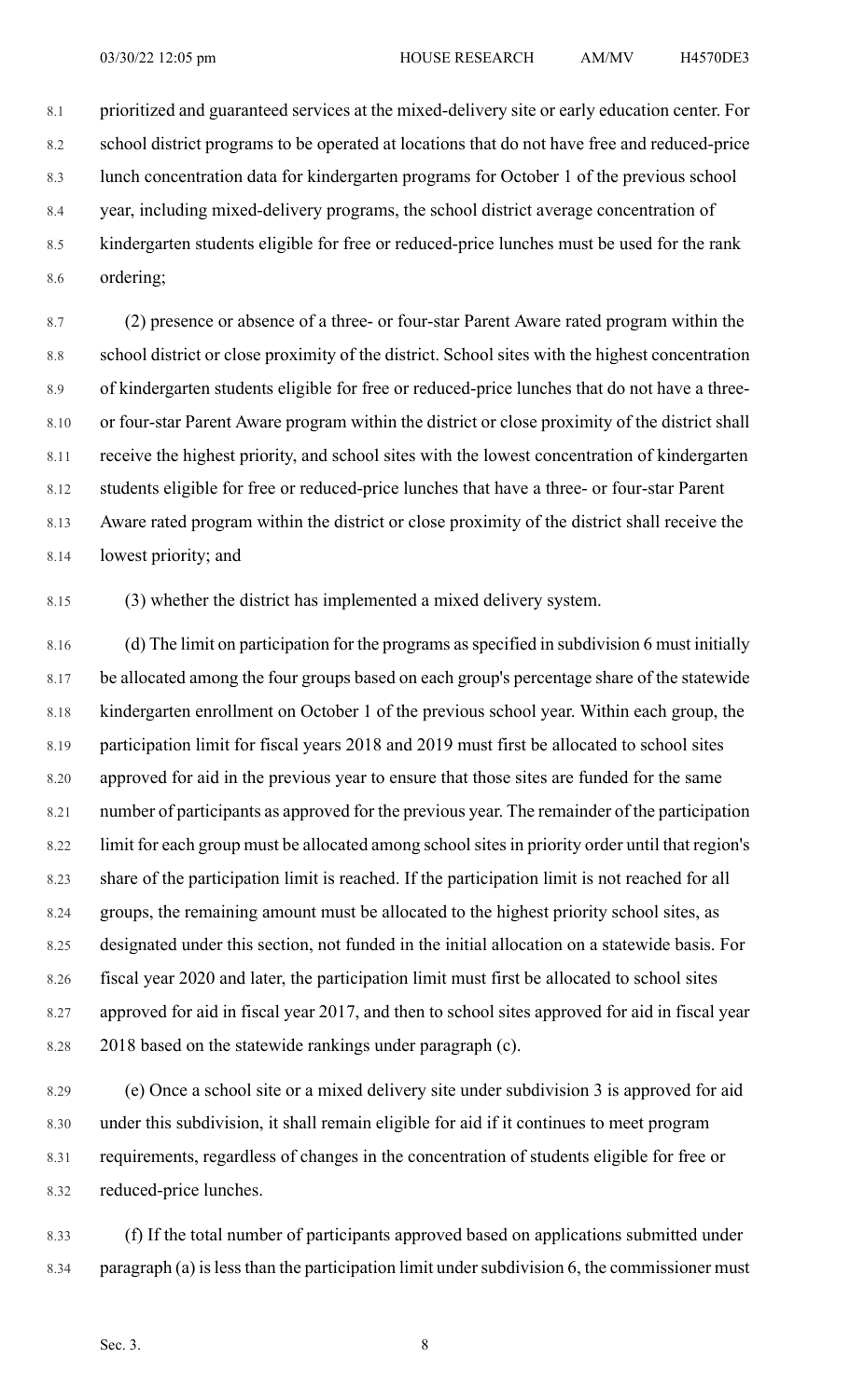9.1 notify all school districts and charter schools of the amount that remains available within 9.2 30 days of the initial application deadline under paragraph (a), and complete a second round 9.3 of allocations based on applications received within 60 days of the initial application deadline.

- 9.4 (g) Procedures for approving applications submitted under paragraph (f) shall be the 9.5 same as specified in paragraphs (a) to (d), except that the allocations shall be made to the 9.6 highest priority school sites not funded in the initial allocation on a statewide basis.
- 9.7 Subd. 6. **Participation limits.** (a) Notwithstanding section 126C.05, subdivision 1, 9.8 paragraph (d), the pupil units for a voluntary prekindergarten program for an eligible school 9.9 district or charter school must not exceed 60 percent of the kindergarten pupil units for that 9.10 school district or charter school under section 126C.05, subdivision 1, paragraph (e).

9.11 (b) In reviewing applications under subdivision 5, the commissioner must limit the total 9.12 number of participants in the voluntary prekindergarten and school readiness plus programs 9.13 under Laws 2017, First Special Session chapter 5, article 8, section 9, to not more than 7,160 9.14 participants for fiscal years 2019, 2020, 2021, 2022, and 2023, and 3,160 participants for 9.15 fiscal years 2024 and later.

9.16 Subd. 7. **Financial accounting.** An eligible school district or charter school must record 9.17 expenditures attributable to voluntary prekindergarten pupils according to guidelines prepared 9.18 by the commissioner under section 127A.17. Child care centers, family child care providers, 9.19 and Head Start agencies must record expenditures attributable to voluntary prekindergarten 9.20 pupils according to guidelines developed and approved by the commissioner of education. 9.21 **EFFECTIVE DATE.** Thissection is effective for revenue for fiscal year 2023 and later.

9.22 Sec. 4. Minnesota Statutes 2021 Supplement, section 126C.05, subdivision 1, is amended 9.23 to read:

9.24 Subdivision 1. **Pupil unit.** Pupil units for each Minnesota resident pupil under the age 9.25 of 21 or who meets the requirements of section 120A.20, subdivision 1, paragraph (c), in 9.26 average daily membership enrolled in the district of residence, in another district under 9.27 sections 123A.05 to 123A.08, 124D.03, 124D.08, or 124D.68; in a charter school under 9.28 chapter 124E; or for whom the resident district pays tuition under section 123A.18, 123A.22, 9.29 123A.30, 123A.32, 123A.44, 123A.488, 123B.88,subdivision 4, 124D.04, 124D.05, 125A.03 9.30 to 125A.24, 125A.51, or 125A.65, shall be counted according to this subdivision.

9.31 (a) A prekindergarten pupil with a disability who is enrolled in a program approved by 9.32 the commissioner and has an individualized education program is counted as the ratio of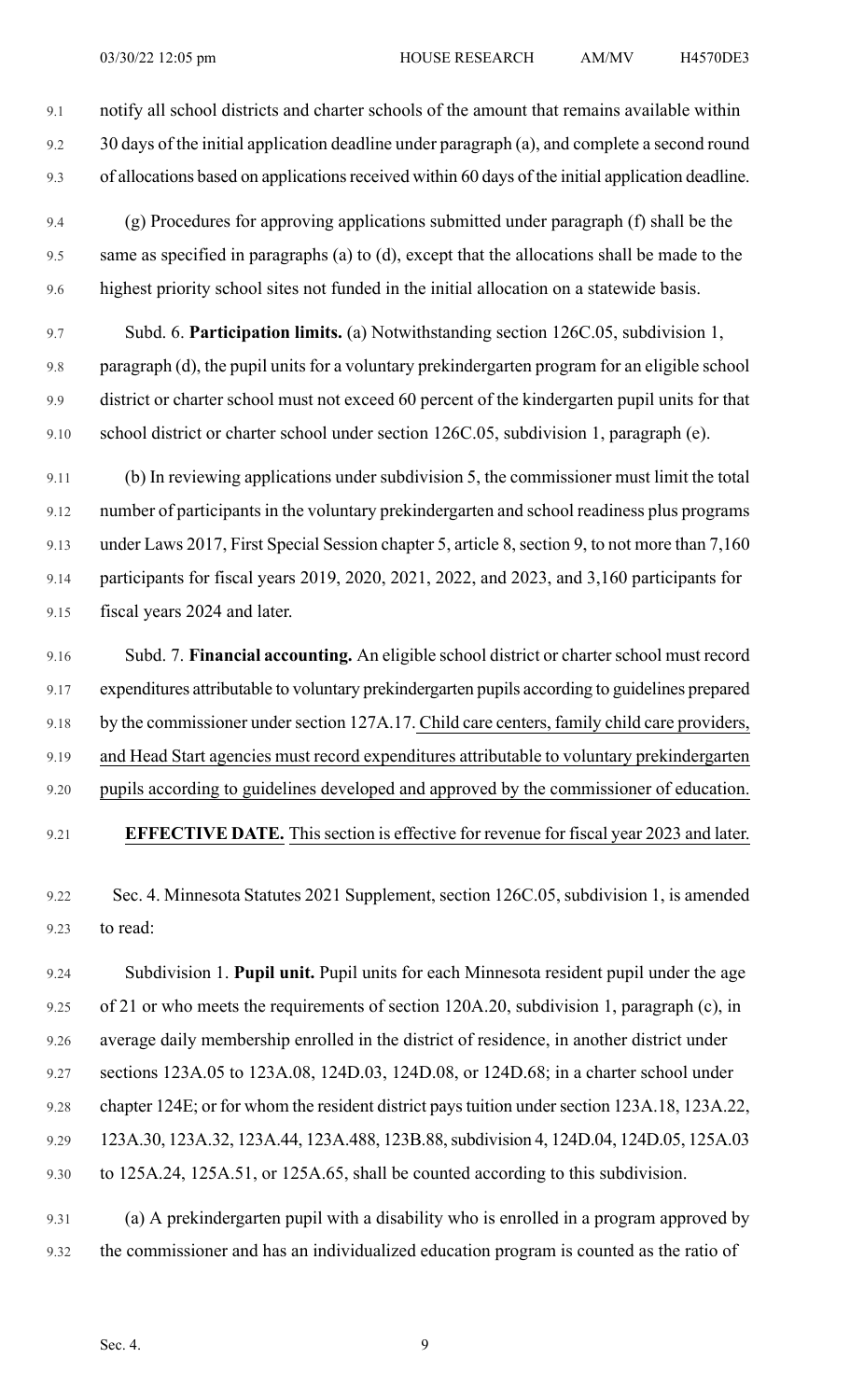10.1 the number of hours of assessment and education service to 825 times 1.0 with a minimum 10.2 average daily membership of 0.28, but not more than 1.0 pupil unit.

10.3 (b) A prekindergarten pupil who is assessed but determined not to be disabled is counted 10.4 as the ratio of the number of hours of assessment service to 825 times 1.0.

10.5 (c) A kindergarten pupil with a disability who is enrolled in a program approved by the 10.6 commissioner is counted as the ratio of the number of hours of assessment and education 10.7 services required in the fiscal year by the pupil's individualized education program to 875, 10.8 but not more than one.

10.9 (d) A prekindergarten pupil who is not included in paragraph (a) or (b) and is enrolled 10.10 in an approved a voluntary prekindergarten program under section 124D.151 is counted as 10.11 the ratio of the number of hours of instruction to 850 times 1.0, but not more than 0.6 pupil 10.12 units that meets the minimum hours required in section 120A.41 is counted as 1.0 pupil 10.13 unit.

10.14 (e) A kindergarten pupil who is not included in paragraph (c) is counted as 1.0 pupil 10.15 unit if the pupil is enrolled in a free all-day, every day kindergarten program available to 10.16 all kindergarten pupils at the pupil's school that meets the minimum hours requirement in 10.17 section 120A.41, or is counted as .55 pupil unit, if the pupil is not enrolled in a free all-day, 10.18 every day kindergarten program available to all kindergarten pupils at the pupil's school.

10.19 (f) A pupil who is in any of grades 1 to 6 is counted as 1.0 pupil unit.

10.20 (g) A pupil who is in any of grades 7 to 12 is counted as 1.2 pupil units.

10.21 (h) A pupil who is in the postsecondary enrollment options program is counted as 1.2 10.22 pupil units.

10.23 (i) For fiscal years 2018 through 2023, a prekindergarten pupil who:

10.24  $(1)$  is not included in paragraph  $(a)$ ,  $(b)$ , or  $(d)$ ;

10.25 (2) is enrolled in a school readiness plus program under Laws 2017, First Special Session 10.26 chapter 5, article 8, section 9; and

10.27 (3) has one or more of the risk factors specified by the eligibility requirements for a 10.28 school readiness plus program,

10.29 is counted as the ratio of the number of hours of instruction to 850 times 1.0, but not more

10.30 than 0.6 pupil units. A pupil qualifying under this paragraph must be counted in the same

- 10.31 manner as a voluntary prekindergarten student for all general education and other school
- 10.32 funding formulas.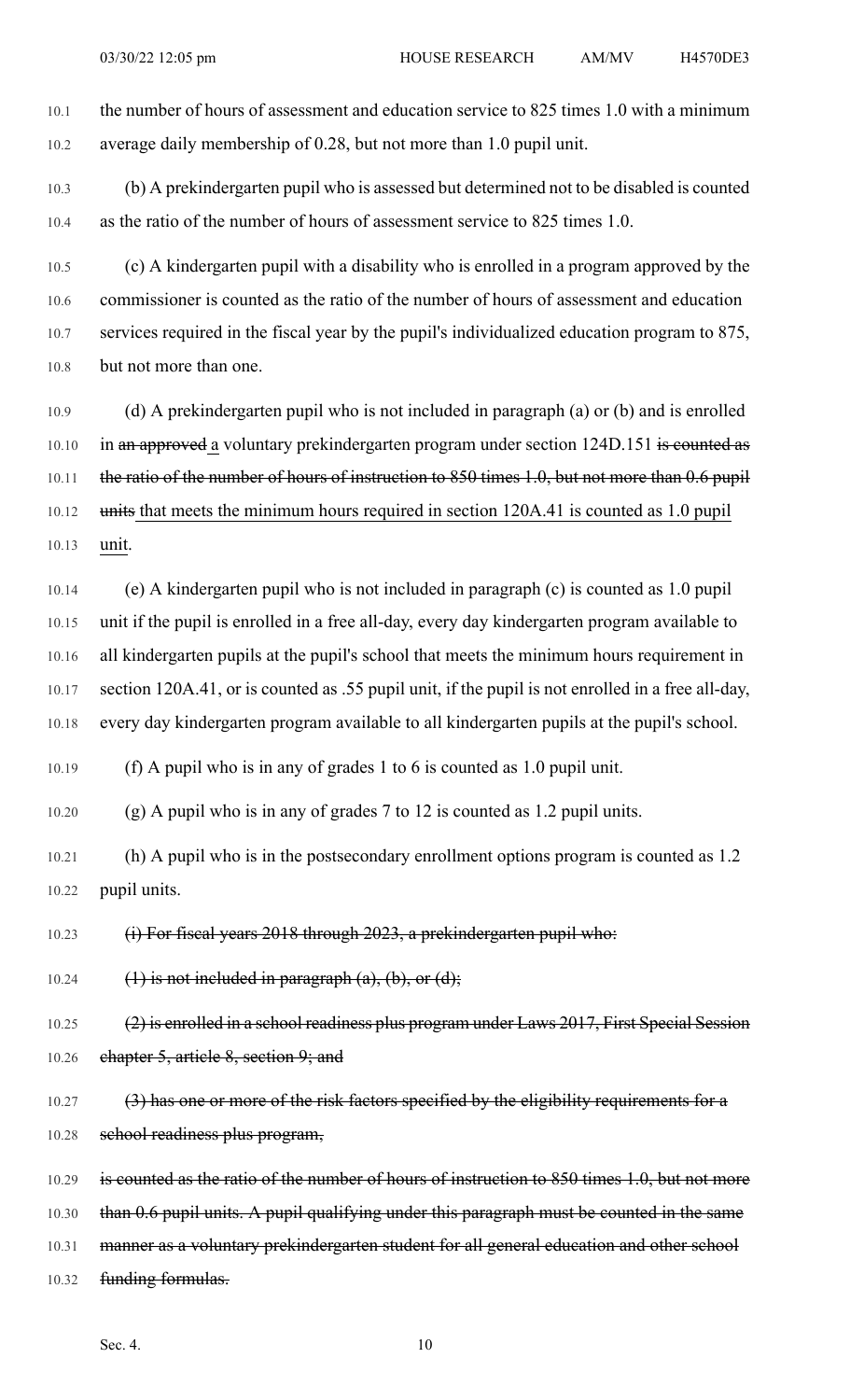| 11.1  | EFFECTIVE DATE. This section is effective for revenue for fiscal year 2023 and later.            |
|-------|--------------------------------------------------------------------------------------------------|
|       |                                                                                                  |
| 11.2  | Sec. 5. Minnesota Statutes 2021 Supplement, section 126C.05, subdivision 3, is amended           |
| 11.3  | to read:                                                                                         |
| 11.4  | Subd. 3. Compensation revenue pupil units. Compensation revenue pupil units must                 |
| 11.5  | be computed according to this subdivision.                                                       |
| 11.6  | (a) The compensation revenue concentration percentage for each building in a district            |
| 11.7  | equals the product of 100 times the ratio of:                                                    |
| 11.8  | (1) the sum of the number of pupils enrolled in the building eligible to receive free lunch      |
| 11.9  | plus one-half of the pupils eligible to receive reduced priced lunch on October 1 of the         |
| 11.10 | previous fiscal year; to                                                                         |
| 11.11 | (2) the number of pupils enrolled in the building on October 1 of the previous fiscal            |
| 11.12 | year.                                                                                            |
| 11.13 | (b) The compensation revenue pupil weighting factor for a building equals the lesser of          |
| 11.14 | one or the quotient obtained by dividing the building's compensation revenue concentration       |
| 11.15 | percentage by 80.0.                                                                              |
| 11.16 | (c) The compensation revenue pupil units for a building equals the product of:                   |
| 11.17 | (1) the sum of the number of pupils enrolled in the building eligible to receive free lunch      |
| 11.18 | and one-half of the pupils eligible to receive reduced priced lunch on October 1 of the          |
| 11.19 | previous fiscal year; times                                                                      |
| 11.20 | (2) the compensation revenue pupil weighting factor for the building; times                      |
| 11.21 | $(3)$ .60.                                                                                       |
| 11.22 | (d) Notwithstanding paragraphs (a) to (c), for voluntary prekindergarten programs under          |
| 11.23 | section 124D.151, charter schools, and contracted alternative programs in the first year of      |
| 11.24 | operation, compensation revenue pupil units shall be computed using data for the current         |
| 11.25 | fiscal year. If the voluntary prekindergarten program, charter school, or contracted alternative |
| 11.26 | program begins operation after October 1, compensatory revenue pupil units shall be              |

11.27 computed based on pupils enrolled on an alternate date determined by the commissioner,

11.28 and the compensation revenue pupil units shall be prorated based on the ratio of the number 11.29 of days of student instruction to 170 days.

11.30 (e) Notwithstanding paragraphs(a) to (c), for voluntary prekindergarten seats discontinued 11.31 in fiscal year 2024 due to the reduction in the participation limit under section 124D.151,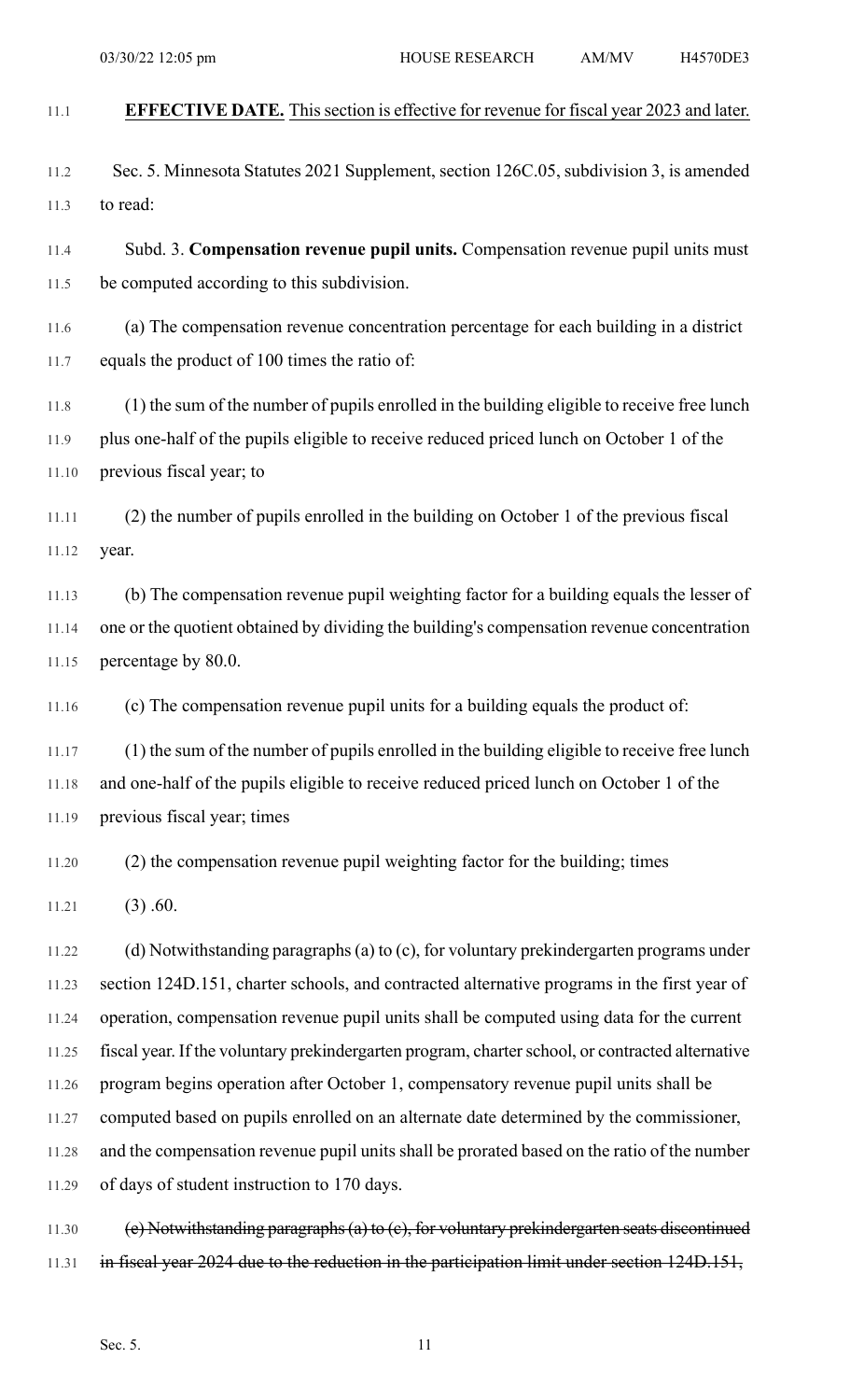- 12.1 subdivision 6, those discontinued seats must not be used to calculate compensation revenue 12.2 pupil units for fiscal year 2024.
- 12.3  $(f)$  (e) The percentages in this subdivision must be based on the count of individual
- 12.4 pupils and not on a building average or minimum.
- 12.5 **EFFECTIVE DATE.** Thissection is effective for revenue for fiscal year 2023 and later.
- 12.6 Sec. 6. Minnesota Statutes 2021 Supplement, section 126C.10, subdivision 2d, is amended 12.7 to read:
- 12.8 Subd. 2d. **Declining enrollment revenue.** (a) A school district's declining enrollment 12.9 revenue equals the greater of zero or the product of: (1) 28 percent of the formula allowance 12.10 for that year and (2) the difference between the adjusted pupil units for the preceding year 12.11 and the adjusted pupil units for the current year.
- 12.12 (b) Notwithstanding paragraph (a), for prekindergarten programs for fiscal year 2024

12.13 2023 only, prekindergarten pupil units under section 126C.05, subdivision 1, paragraph (d)

12.14 (c), must be excluded from the calculation of declining enrollment revenue.

- 12.15 **EFFECTIVE DATE.** Thissection is effective for revenue for fiscal year 2023 and later.
- 12.16 Sec. 7. Laws 2021, First Special Session chapter 13, article 9, section 4, subdivision 3, is 12.17 amended to read:

12.18 Subd. 3. **Early learning scholarships.** (a) For the early learning scholarship program 12.19 under Minnesota Statutes, section 124D.165:

12.20 \$ 70,709,000 ..... 2022 12.21 **\$** 70,709,000 ..... 2023

12.22 (b) This appropriation is subject to the requirements under Minnesota Statutes, section 12.23 124D.165, subdivision 6.

12.24 (c) Notwithstanding section 124D.165, for fiscal year 2023 only, the commissioner may 12.25 allocate funds to Head Start agencies, child care centers, and family child care providers as 12.26 necessary to implement the voluntary prekindergarten transition year, including allocating 12.27 funds under section 124D.165 as they existed prior to the date of enactment of this act.

### 12.28 Sec. 8. **TRANSITION YEAR IN 2023.**

- 12.29 (a) Fiscal year 2023 may serve as a transition year in order to give current voluntary
- 12.30 prekindergarten programs, school readiness plus programs, and early learning scholarships